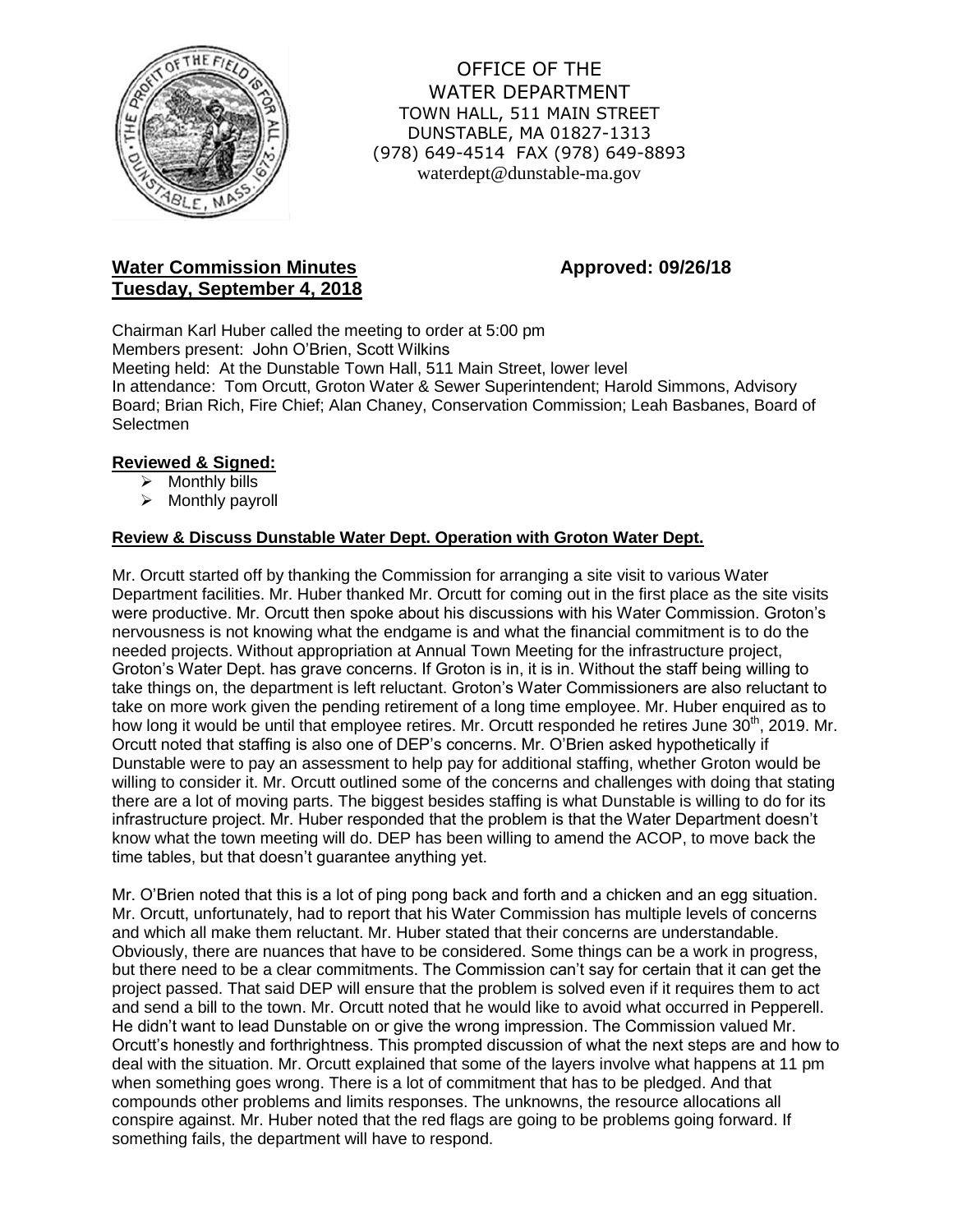Mr. Wilkins asked Mr. Orcutt if from a catastrophic failure scenario, there are any band aids that could be applied. Mr. Orcutt responded that he doesn't know enough about Dunstable's system to answer that. He suggested that this could be bounced off the town's water engineers. DEP will approve a failsafe system once it is in, but they won't design it the town has to take care of these kinds of contingencies. There should definitely be some kind of plan. Mr. Simmons inquired about the plan that he understood to already be in place. Mr. Huber responded that the town does have an emergency response plan. That plan, unfortunately, requires bringing in equipment from out of state. It has to be shown in a document to DEP as part of the ACOP. Still the department would like to find local solutions if possible. The town is under the watchful eye of DEP, and this is a big issue. White Water and Pepperell have been helping keep the system running. But without an inter-municipal agreement, things remain uncertain. If Groton cannot help Dunstable has no choice but to continue looking for help. That means sitting down with Tyngsborough and any other party. Mr. Orcutt asked about other private operators like White Water. Mr. Huber outlined what the department has done on that front. The problem is costs and available resources. Pepperell has lost staffing and is worried about having the resources to help, so is Groton. The department is hitting a red zone and there are legitimate concerns. Mr. Simmons had some questions about private operators including those that cross state lines. Privatization may still be an option. Nonetheless it still comes down to resources.

Mr. O'Brien, conceding Groton is unwilling, asked if Groton is likely to get additional staffing without Dunstable contributing. Mr. Orcutt felt it unlikely that Groton would be likely to do so. Still, he intends to ask. Mr. O'Brien again stressed that if Dunstable can help pay for more staff in Groton the two towns can help each other. Mr. Huber suggested that it is a good showing of seriousness if what is being spent is to support staff. Mr. Wilkins noted that a shortage of operators is the problem. Mr. O'Brien asked if it would be cheaper to pay for staffing at Groton than hiring a private operator. Mr. Orcutt noted it could, hypothetically, be possible. But there are still challenges, like the costs of benefits. One way or the other, Dunstable has to pay for an operator either in house, private, or through another town. There is no point in chasing something that ultimately cannot happen, at some point in time, the town has to make a commitment. If the town cannot meet its responsibilities to the system DEP will step in. The system cannot be sustained as is. Especially since the Flint, MI crisis. The Dunstable Water Department will continue on as best it can, but there has to be an end game. Mr. Wilkins suggested that for the next meeting the Commission should schedule to talk to private operators and begin to price out those options. In the meantime, the Commission asked Mr. Orcutt if he would be willing to continue to help in any way he can and asked if there is any circumstance where Groton would be willing to change its mind. Mr. Orcutt stated he was open to dialogue, but again stressed Groton's concerns and reservations. Mr. Huber noted that Pepperell has said much the same. Chief Rich reminded all the staffing issues are not new, Pepperell has had them for years and so has Groton. In the meantime, White Water and Pepperell continue to help.

### **Infrastructure Project Update**

Mr. Simmons asked some questions about the project including the hydropneumatic tanks and asked the Commission how confident it felt in putting the project before voters. He felt that no matter what this is going to be tough sell. This prompted some discussion of how to sell the project to the voters and whether the fire suppression argument should be used or not. Mr. Huber noted that fire suppression was used and the voters still were unconvinced. Discussion then shifted to what Wright Pierce could do, including alternative designs for the voters to consider and assist in pricing out. Ms. Basbanes asked some questions about the MUD and requirements for sprinklers for any affordable housing structures built there. Chief Rich responded by outlining how different designs to the system could affect things and the sprinkler systems that would have to be used.

### **FY19 Budget**

There isn't anything clearly in place right now, but between the Town Accountant, Ms. Bresnick, and Ms. Mann, there should be shortly. This relates to the manner by which the department's budget was done as part of the Annual Town Meeting and the towns operating budget.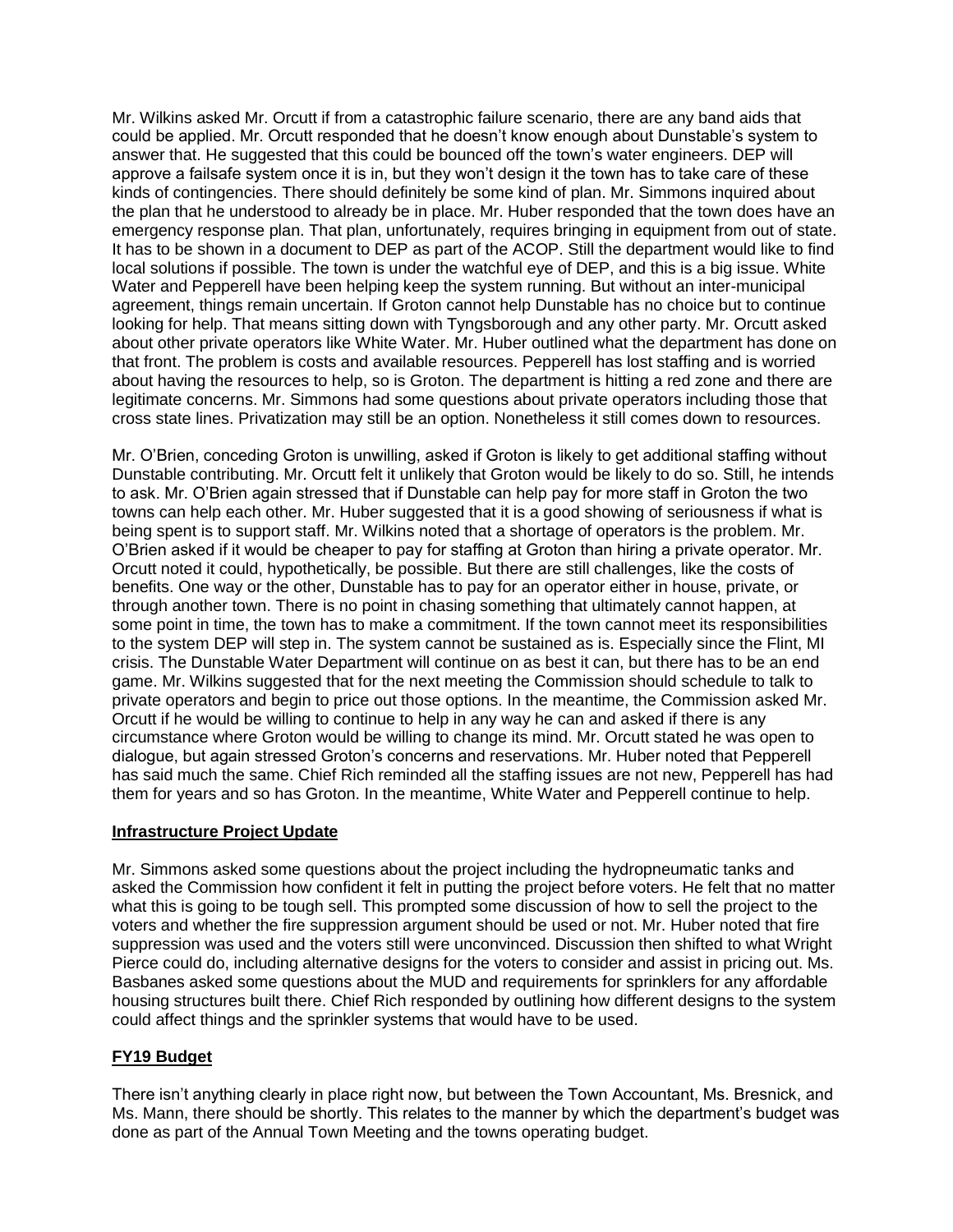# **Dunstable Water Dept. Clerical Support**

Mr. Voelker briefly reported on where things stand. Susan Bresnick, the Water Dept.'s new clerical support, has started this week. She will be shared between Water, Assessors, and the Accountant. Ms. Bresnick will assist the Commission going forward with the posting of its agenda, help with the tracking of the department's budget and processing of department bills as well as conducting the billing of rate payers. Mr. Voelker will continue to record the Commissions minutes and will assist Ms. Bresnick wherever necessary. In the meantime, the Commissions former secretary, Cheryl Mann, is training Ms. Bresnick on all aspects of the position. Mr. Huber suggested getting a list of contacts to Ms. Bresnick so that in the event of any situations she'll know who to contact. To that end, Mr. Huber agreed to supply this information.

### **Authorization of Accounts Payable & Payroll**

Mr. Huber reported on the bills he's signed. This included signing the usual National Grid bills, and water operator bills.

# **Minutes**

The Commission considered its minutes from August 21<sup>st</sup>, 2018. Seeing no necessary changes or modifications, the Commission proceeded with adopting them.

A motion was made by Mr. Wilkins to adopt the minutes of August  $21<sup>st</sup>$ , 2018. The motion was seconded by Mr. O'Brien and passed by majority vote.

### *Additional Topics Discussed Not Noted on the Agenda*

# **92 Pleasant Street**

A bill was provided to the homeowners for water usage after a pipe burst this past winter while the house was unoccupied. The situation was not discovered until late March. The owners have sent a letter to the Commission requesting the bill be relieved or forgiven in whole or in part given its sum and certain family circumstances relating to why the house was unoccupied. It is still unclear how much of the bill was related to services from White Water that cannot be adjusted and what might otherwise be due to the Water Department for supplying the water that might be forgivable. Now that the department has clerical support again it should be possible to ascertain.

### **Lead & Copper Testing**

Mr. Huber noted that 20 residencies have been identified for this as required by DEP. White Water is working on the letter that will need to be sent out to rate payers. DEP will have to then approve these residencies. Homeowners will need to understand what the testing means and what they'll be agreeing to. There will also need to be contingencies in the case of homeowners refusing to be test sites.

### **KOH**

There remains an issue with the chemical supplier. White Water is looking at an opportunity or alternative answer to this, which might result in using a different supplier.

### **VFD & Upgrades**

Mr. Wilkins suggested further action should be taken to address things. The VFD is operational, but further changes should be made to improve efficiencies and improve infrastructure layout. This relates back to the KOH valve and the persistent pH problem as well.